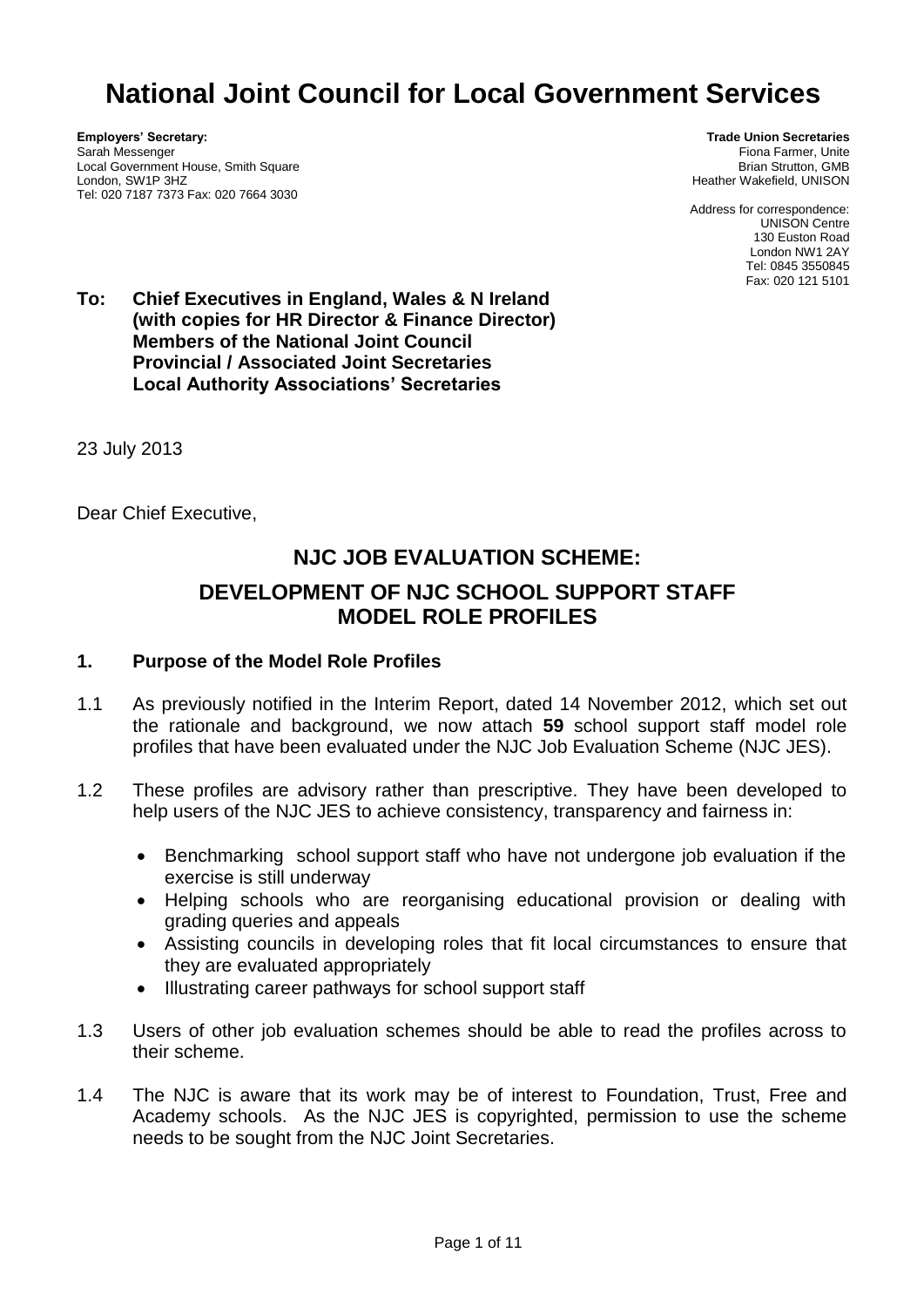## **2. NJC School Support Staff Model Role Profiles**

2.1 The profiles evaluated by JETWG are:

## **Teaching and Learning Support Job Family**

- Teaching Assistant 1-5
- Additional Needs Support Assistant 1-3
- Cover Supervision
- Early Years 1-5

## **Specialist and Technical Job Family**

- ICT Support 1-3
- Library/Resource Centre 1-3
- Technician 1-4

## **Administrative and Management Job Family**

- Administration 1-4
- Business Management 1-3
- Examination 1- 2
- Examinations Invigilation
- Finance 1-4

## **Facilities Job Family**

- Catering in schools 1-5
- Premises 1-6

## **Pupil Support and Welfare Job Family**

- Behaviour Management
- Learning Mentor 1-3
- Midday Supervision 1-3
- Pupil Wellbeing Management
- School Attendance and Family Support 1-2
- 2.2 JETWG has amended and evaluated the profiles to cover both the paper and computerised ('Gauge'™) versions of the scheme.

#### **3. Content of the Model Role Profiles**

- 3.1 The profiles comprise:
	- The role title and the purpose of the role
	- Responsibilities split into key duties and additional duties that may also be undertaken
	- Indicative knowledge, skills and experience
	- The job evaluation assessment each factor accompanied by relevant job information and level as assessed against the job evaluation factor plan
- 3.2 The profiles include information on relevant qualifications based on the National Occupational Standards for school support staff, plus other relevant qualifications. These are indicative only and not essential requirements for the roles.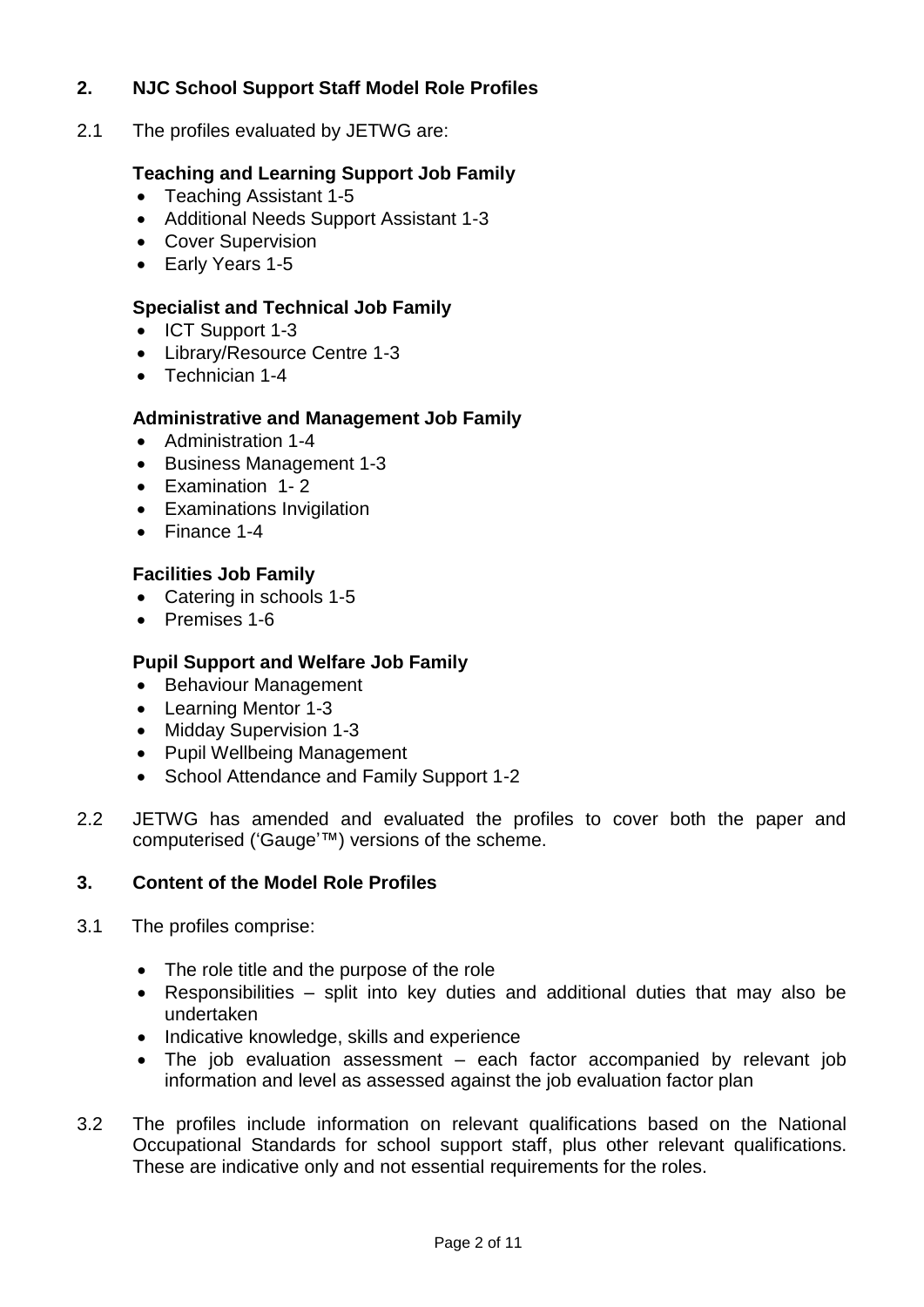## **4. Use of NJC School Support Staff Model Role Profiles**

- 4.1 These profiles **ARE**:
	- Statements of typical school support staff roles with associated NJC factor evaluations
	- Indicative evaluations of the job information described to allow employers and unions to compare their own evaluations with these generic ones.

### 4.2 These profiles **ARE NOT**:

- Intended to replace existing job descriptions
- Statements of what ought to be done in schools
- Requirements or recommendations on how employers should organise schools staff
- Intended as 'ready reckoners' that allows a read across from points' scores into grade boundaries. Pay structures are a separate issue.
- 4.3 The NJC model role profiles should be regarded as **guidance** only. Job evaluation is conducted by individual councils and the job evaluation scores produced depend on local job descriptions, conventions, specifications and local application of the JE scheme. It is therefore possible for a job in one authority to have a lower job evaluation score than an obviously similar job in another authority. It is also possible for jobs with similar job evaluation scores to be on different salary scales in the different local authorities. This is the effect of local pay and grading structures.
- 4.4 Additional Support Needs Teaching Assistants (ASN TAs) profiles include administration of medicine under possible extra duties. Other profiles do not include duties carried out by individual members of staff relating to supporting pupils with health care needs. This is in line with the recommendation of the joint Department of Education/Department of Health Working Group that, *"…any member of staff may volunteer to support children with additional health needs, although there is no*  requirement for them to do so unless specifically included in their contract of *employment. Roles should be by agreement, taken on willingly and not imposed."* The NJC recognises that many of these duties are carried out on a voluntary basis in different ways. Therefore, if this duty becomes a requirement of the job, as part of an agreement between employers and unions, it should be set out in the job description as an additional duty allowing it to be accounted for in the evaluation of the role (and therefore in remuneration as appropriate).
- 4.5 Technical advice for those aligning local school support staff jobs to the NJC model role profiles is **attached as an Annex** to this report.

#### **5. GAUGE™**

5.1 School support staff jobs can be evaluated using software ('Gauge'™**)** provided by Pilat HR Solutions**.** The web-based software will incorporate all updates to the NJC's 13-factor scheme as agreed by JETWG. These updates will include changes to the general factor guidance notes, and to the 'Help Text' attached to factors, which are used to help ensure consistency when job analysts are evaluating jobs using Gauge™**.**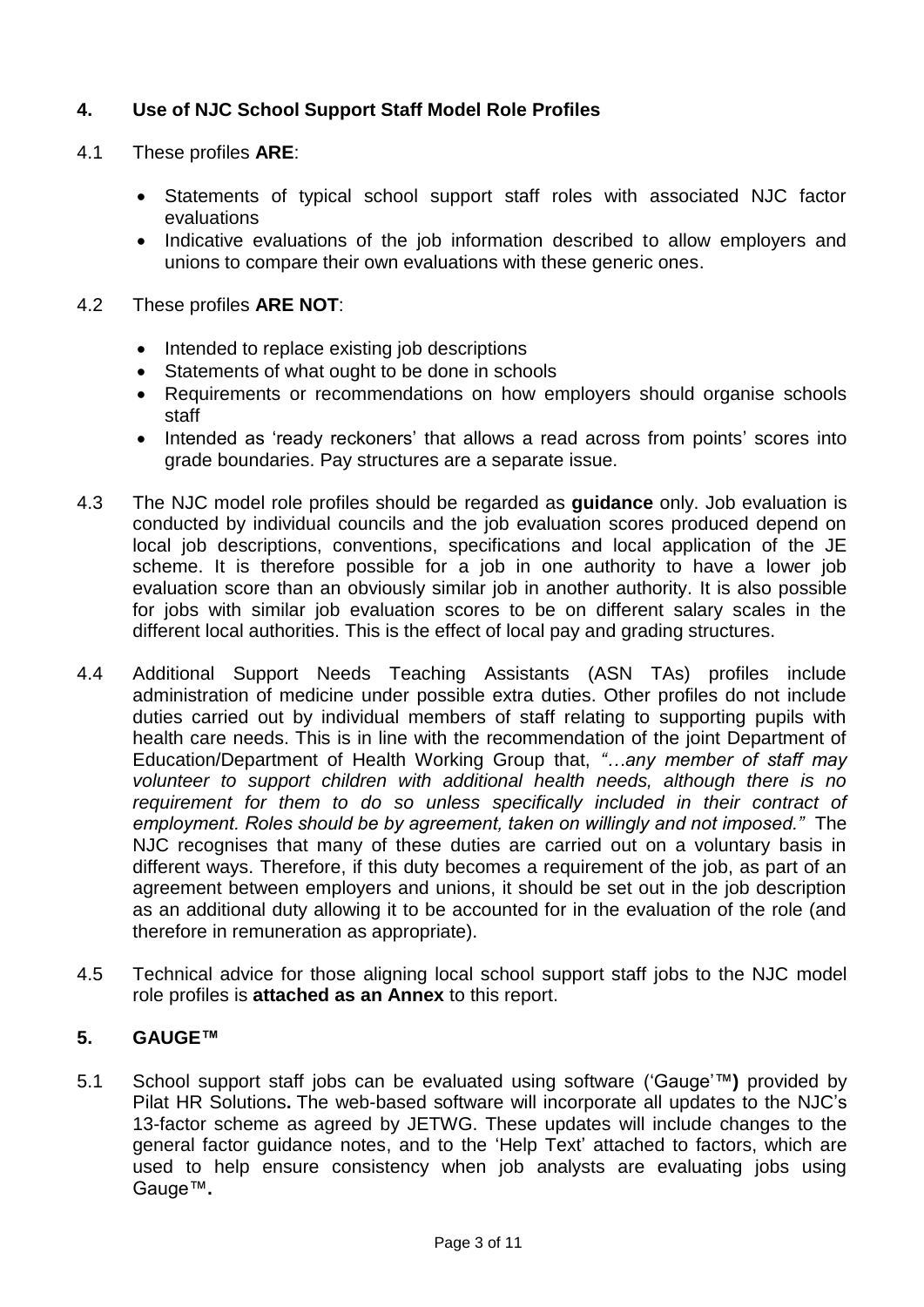- 5.2 Additionally, Pilat HR Solutions will add the 59 school support staff model role profiles (evaluated under the NJC JES) to the Gauge™ website as a 'Source of Reference' for local authorities. Pilat clients will be able to 'read across' from job 'overviews' produced by web-based Gauge™ to the generic roles profiles produced by JETWG.
- 5.3 For further information on Gauge™ and any queries relating specifically to its operation (as opposed to general JE queries) please email Denis Crowe at [dcrowe@pilat.com](mailto:dcrowe@pilat.com) or visit [www.pilat.com](http://www.pilat.com/)

## **6. Further Information**

6.1 If you have any technical questions about using the model role profiles and model job evaluations please email [Job\\_Evaluation\\_Enquiries@local.gov.uk](mailto:Job_Evaluation_Enquiries@local.gov.uk) for employer enquiries or niciequeries@unison.co.uk for trade union enquiries.

Yours sincerely,

Fiona Farmer

*Brian Strutton*

Hatter / Calededd.

Sarah Messenger Fiona Farmer Brian Strutton Heather Wakefield

Joint Secretaries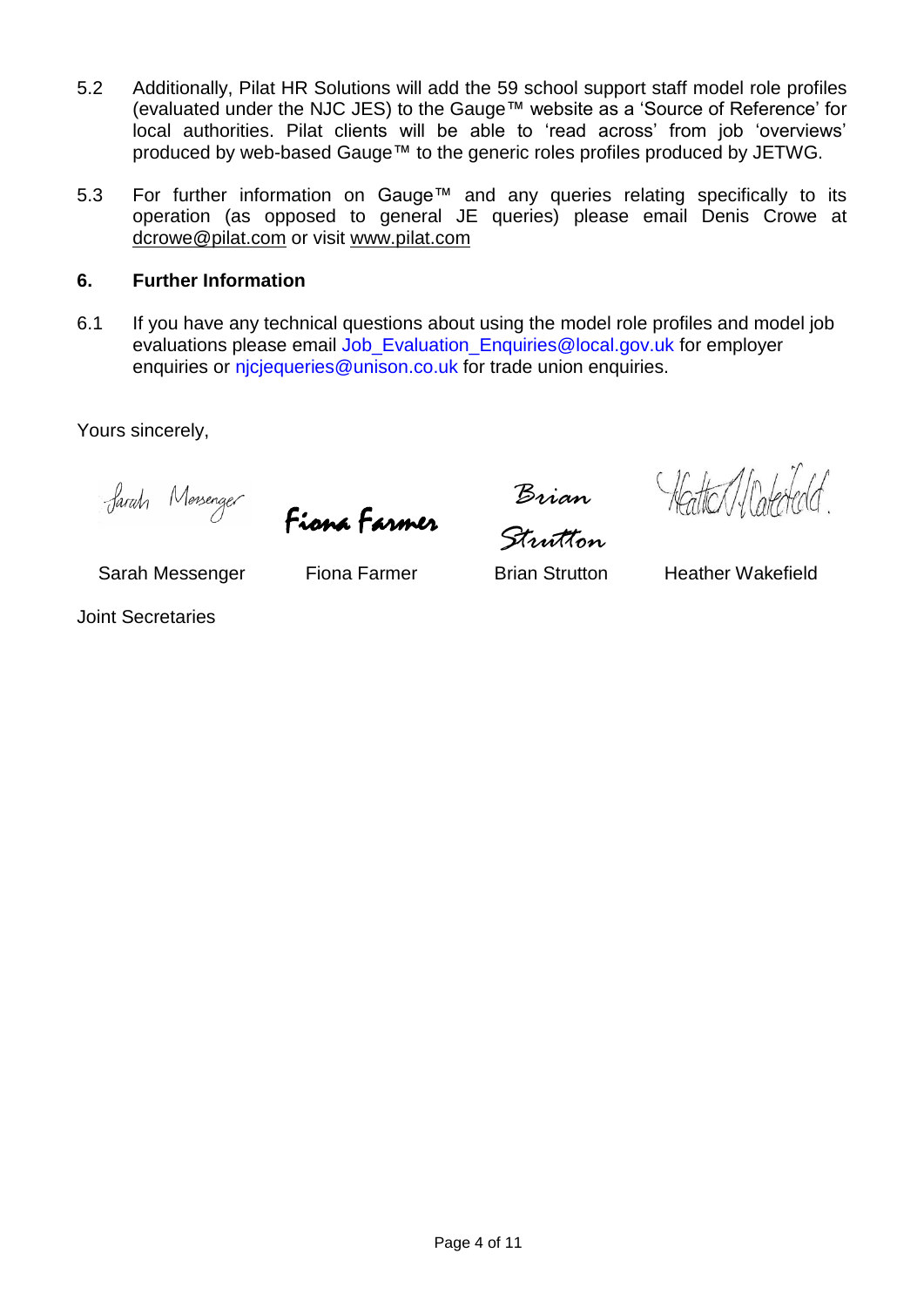#### **Aligning Local School Support Staff Job Descriptions to the NJC Model Role Profiles**

- 1.1 The NJC model role profiles are a tool to enable the alignment of support staff job descriptions to be carried out accurately. They are not intended to replace existing job descriptions. There is no assumption that actual school support staff jobs should be adapted or redesigned to fit with the model role profiles. The full set of profiles may not necessarily be used in a single school. For example, the use of some profiles will depend on the size of the school.
- 1.2 Like job evaluation, job alignment involves people making judgments. It is therefore important to have rules and mechanisms in place locally which ensure these judgments are informed, structured and consistent. This requires good quality job information, careful use of the profiles and regular consistency checks. Local authorities and schools will also need to look at their own local conventions and read across accordingly. One example is 'supervision' where there may be local conventions to reflect the numbers of staff managed or supervised.
- 1.3 Whilst there is no requirement to do so, if a local authority chooses to check its schools outcomes, or provide support to schools, the NJC recommends that this should be done through the establishment of a joint employers' and trade unions' group to look at the evaluation of school support staff. They should involve management and union representatives with recent training in and good knowledge of job evaluation. They will need up to date job descriptions, person specifications and organisational charts for all school roles, but care must be taken as organisational charts may influence evaluators to reproduce the existing hierarchy which may or may not reflect relative job demands.
- 1.4 Where job alignment is to be carried out by an individual school rather than by the local authority, for example, in the context of a school reorganisation or grading query, the NJC recommends the establishment of a small panel to monitor alignment decisions rather than leaving these decisions to one or two people. A panel with a broad knowledge base will reduce the risk of bias in outcomes. The panel should include both a management and union representative with recent training in and good knowledge of job evaluation. Again, they will need up to date job descriptions, person specifications and organisational charts for all school roles. The job holder should be involved in completion of the job alignment document with their line manager as, collectively, manager and job holder should be able to set out the demands of the job role to be aligned with support where necessary. This is because jobholders know more about the demands of their jobs than anyone else, although they may need help in explaining them.
- 1.5 It is important to record why a job aligns to a profile and use of an alignment form to explain the rationale is recommended. This will provide an audit trail and information for any later review of the decision. A **sample form is attached** but panels may decide to draw up their own alignment form, possibly by copying the chosen NJC profile and customising this into a checklist. Alignment forms should have a reason for each factor assessment and also set out any alternative information that has been considered. It is not essential to have a complete alignment of job factor levels to all profile factor levels. A small number of variations is acceptable. Scoring at any level within a quoted profile range constitutes appropriate alignment to a profile factor,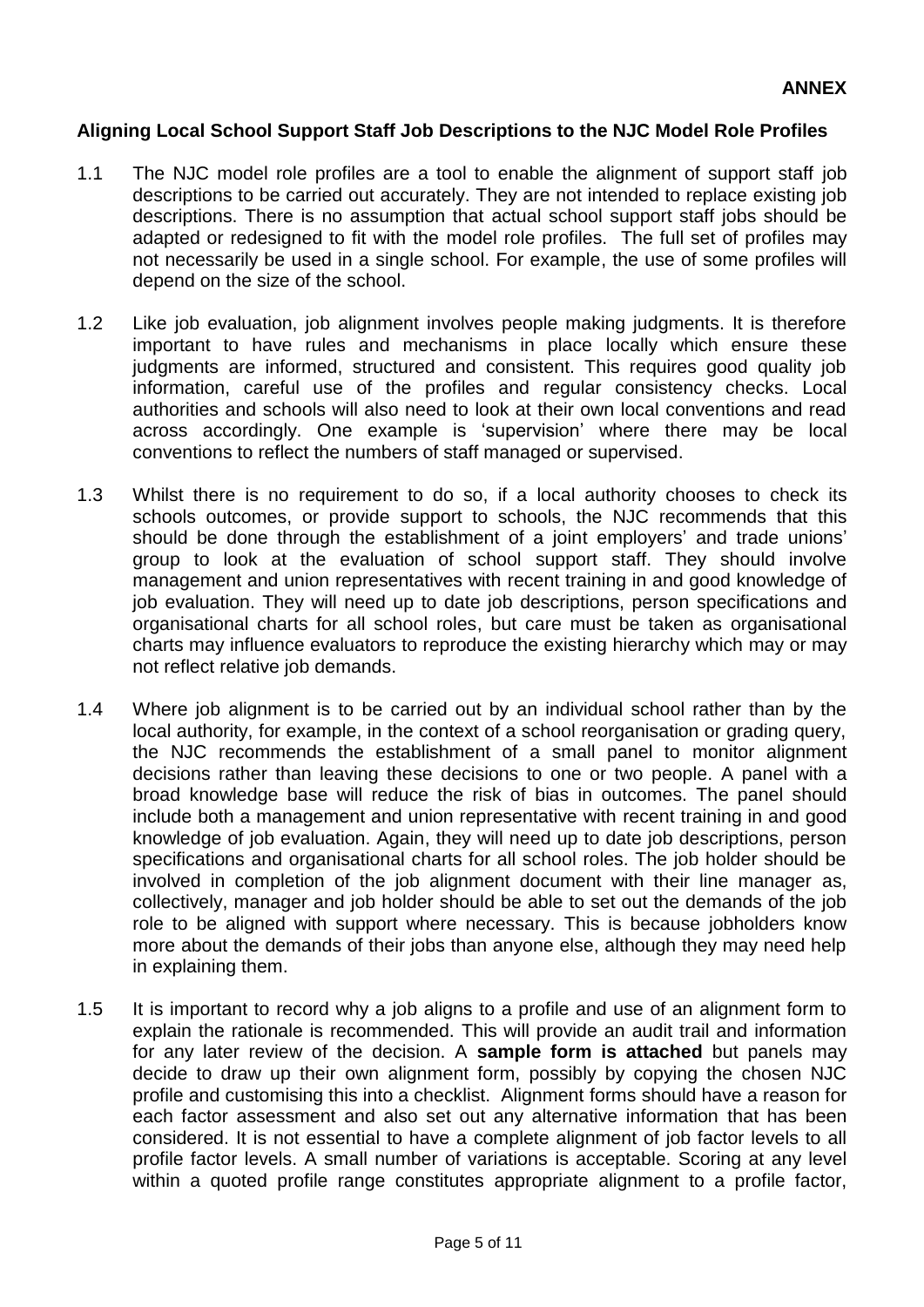noting that the factor level decided upon locally should be recorded for the purpose of establishing the overall total job score. Variations are levels outside the range.

1.6 The following 5 step process is recommended for aligning jobs to an NJC model role profile:

| <b>Steps</b>     | <b>Action</b>                                                                                                                                                                                                                                                                                                                                                                                                                                                                                                                                                                                                                   |  |  |  |
|------------------|---------------------------------------------------------------------------------------------------------------------------------------------------------------------------------------------------------------------------------------------------------------------------------------------------------------------------------------------------------------------------------------------------------------------------------------------------------------------------------------------------------------------------------------------------------------------------------------------------------------------------------|--|--|--|
| 1                | Identify the appropriate job family into which the role falls.                                                                                                                                                                                                                                                                                                                                                                                                                                                                                                                                                                  |  |  |  |
|                  | Identify the job titles that are likely to align with the job – for example, Classroom<br>and Teaching Assistants would identify the five TA profiles; a School Cook would<br>select the 'Catering In School' profiles.                                                                                                                                                                                                                                                                                                                                                                                                         |  |  |  |
| $\boldsymbol{2}$ | Read the job description and selected profile pages first to identify not more than<br>two realistic options (eg. a typical Teaching Assistant would eliminate TA4 as they<br>are not a HLTA and have no supervisory responsibilities, but may also eliminate<br>TA1 as their job has more responsibility).<br>Select one profile to start aligning the job. It does not matter which, as the other                                                                                                                                                                                                                             |  |  |  |
|                  | can be used later if the first turns out not to be the best alignment.                                                                                                                                                                                                                                                                                                                                                                                                                                                                                                                                                          |  |  |  |
| $\mathbf{3}$     | Based on the job content, identify whether there is a provisional alignment based<br>on the purpose and the key duties of the role.                                                                                                                                                                                                                                                                                                                                                                                                                                                                                             |  |  |  |
|                  | Check off key duties against the job description; all should feature, although they<br>could be described in different language.                                                                                                                                                                                                                                                                                                                                                                                                                                                                                                |  |  |  |
|                  | If insufficient key duties align, try a second possible profile and repeat the process.<br>Check off additional duties; tick those which apply to the job and add any others<br>which apply but are not in the list of possible additional duties.                                                                                                                                                                                                                                                                                                                                                                              |  |  |  |
|                  | <b>Step 3 Tips</b>                                                                                                                                                                                                                                                                                                                                                                                                                                                                                                                                                                                                              |  |  |  |
|                  | The provisional alignment should be made based on job content (ie. the<br>duties of the role) and then validated using a factor-by-factor review of the<br>job evaluation information at Step 4. It is important that these are treated as<br>two separate processes                                                                                                                                                                                                                                                                                                                                                            |  |  |  |
|                  | Check that all of the key duties in the model role profile are substantially the<br>same as those of the job that is being considered                                                                                                                                                                                                                                                                                                                                                                                                                                                                                           |  |  |  |
|                  | Alignment should be based on the substance of the job, not on a line-by-<br>line basis; tick through each of the duties listed. Some job descriptions<br>might have many more duties listed than are shown in the model role<br>profiles because these are genericised in a single duty listed in the model<br>role profile. Conversely, duties listed in the model role profiles might not be<br>explicit in the job descriptions because they are assumed rather than stated<br>It is important to consider differences in language used which might result<br>in duties appearing to differ when they are, in fact, the same |  |  |  |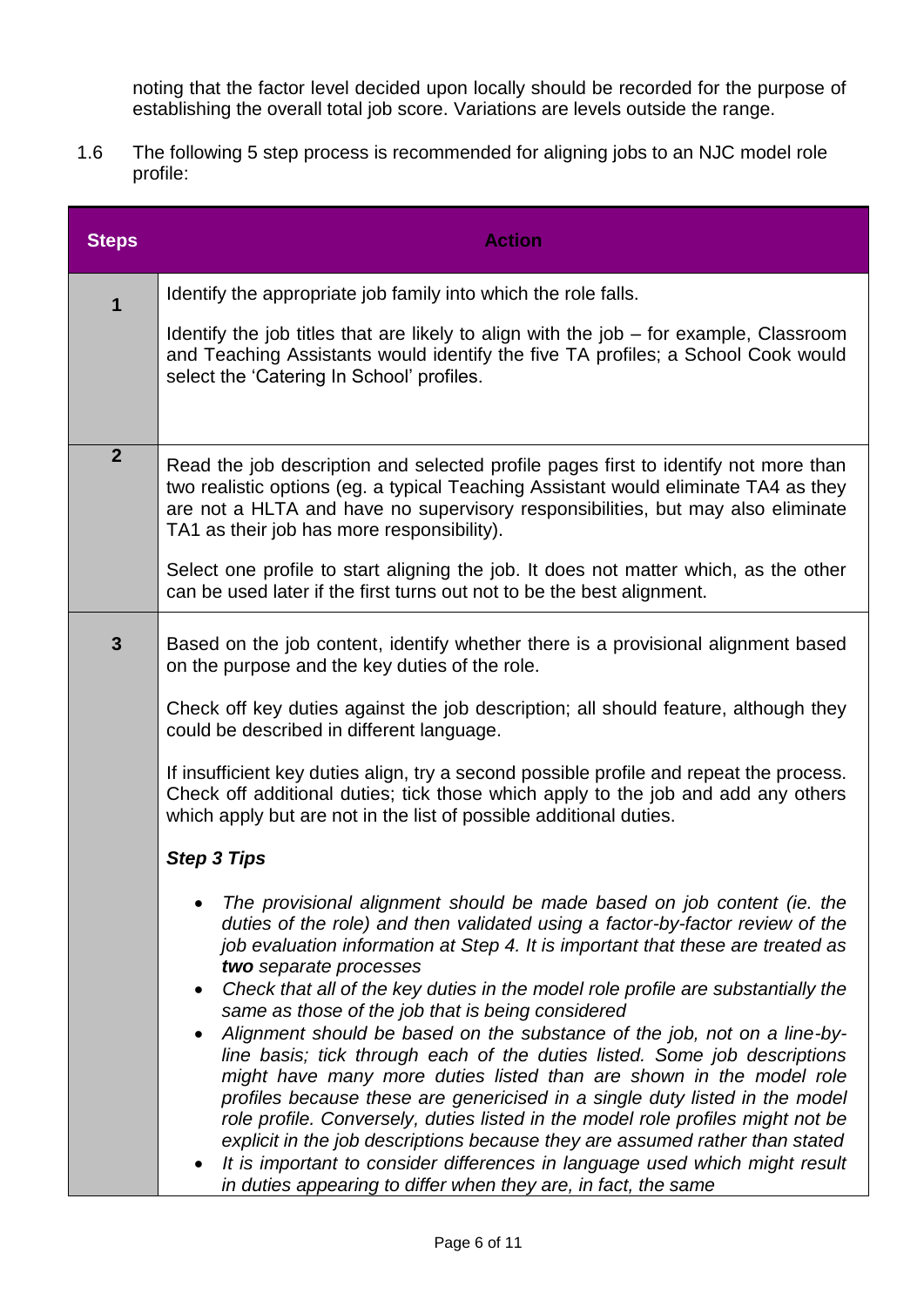| 4 | Factor alignment:                                                                                                                                                                                                                                                                                         |  |  |  |  |
|---|-----------------------------------------------------------------------------------------------------------------------------------------------------------------------------------------------------------------------------------------------------------------------------------------------------------|--|--|--|--|
|   | • Work through factor by factor<br>• Tick the factor evaluation statements which apply to the job                                                                                                                                                                                                         |  |  |  |  |
|   | The necessary information may not be on the job description eg. Working<br>Conditions and Physical Demands - those undertaking the aligning should ask<br>themselves whether they know anything about the job which means that the factor<br>evaluation statement does not apply to the job for aligning. |  |  |  |  |
|   | If in doubt at this point they should seek additional information from the jobholder /<br>line manager by way of a short questionnaire or interview if necessary.                                                                                                                                         |  |  |  |  |
|   | Where there are ranges, as in Responsibility for Supervision, those aligning<br>should decide which, if any of the factor evaluation statements, apply to the job in<br>question.                                                                                                                         |  |  |  |  |
|   | <b>Step 4 Tips</b>                                                                                                                                                                                                                                                                                        |  |  |  |  |
|   | Provided that the review of scoring for each factor produces the same job<br>$\bullet$<br>evaluation result, the job does not have to fit exactly word for word. Where<br>there are minor differences in the role, that do not impact on the scoring,<br>then these can be considered to be an alignment  |  |  |  |  |
|   | Where scores do not align, either:                                                                                                                                                                                                                                                                        |  |  |  |  |
|   | Repeat the process with another provisional alignment to an alternative<br>profile; or<br>Identify from the job evaluation scheme which would be the appropriate<br>$\bullet$<br>factor level with evidence from the job information                                                                      |  |  |  |  |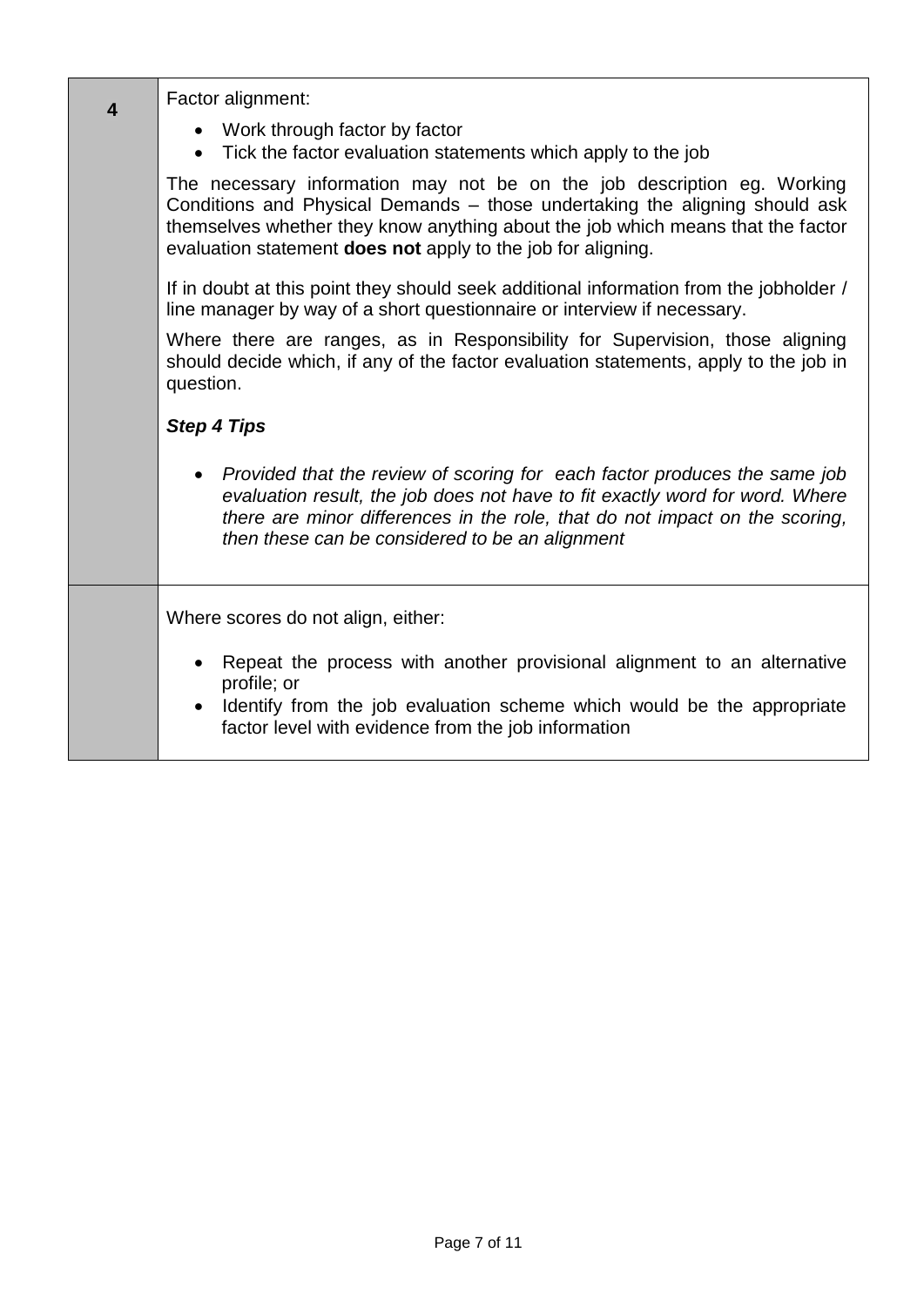## **SAMPLE FORM**

**Job Title and Job Statement of Main Duties**

**Job Profile and Job Statement of Main Duties**

**Teaching Assistant 2: To work with teachers to support teaching and learning by working with individuals or small groups of pupils under the direction of teaching staff and may be responsible for some learning activities within the overall teaching plan.**

| <b>Factor</b> |                      | <b>Profile Statement</b>                                                                                                                                                                                                          | <b>Job Description Information</b> | <b>Profile</b>      | <b>Job Description</b> |
|---------------|----------------------|-----------------------------------------------------------------------------------------------------------------------------------------------------------------------------------------------------------------------------------|------------------------------------|---------------------|------------------------|
|               |                      |                                                                                                                                                                                                                                   |                                    | <b>Factor Level</b> | <b>Factor Level</b>    |
|               | Knowledge            | Requires knowledge and<br>procedures for supporting and<br>leading learning activities.<br>Requires knowledge and skills<br>equivalent to NVQ level 2 in<br>Supporting Teaching and<br>Learning or have equivalent<br>experience. |                                    | $\overline{2}$      |                        |
| $\mathbf{2}$  | <b>Mental Skills</b> | Resolves problems in relation to<br>providing learning activities. May<br>contribute to planning of<br>activities for the session, day or<br>week.                                                                                |                                    | $\overline{2}$      |                        |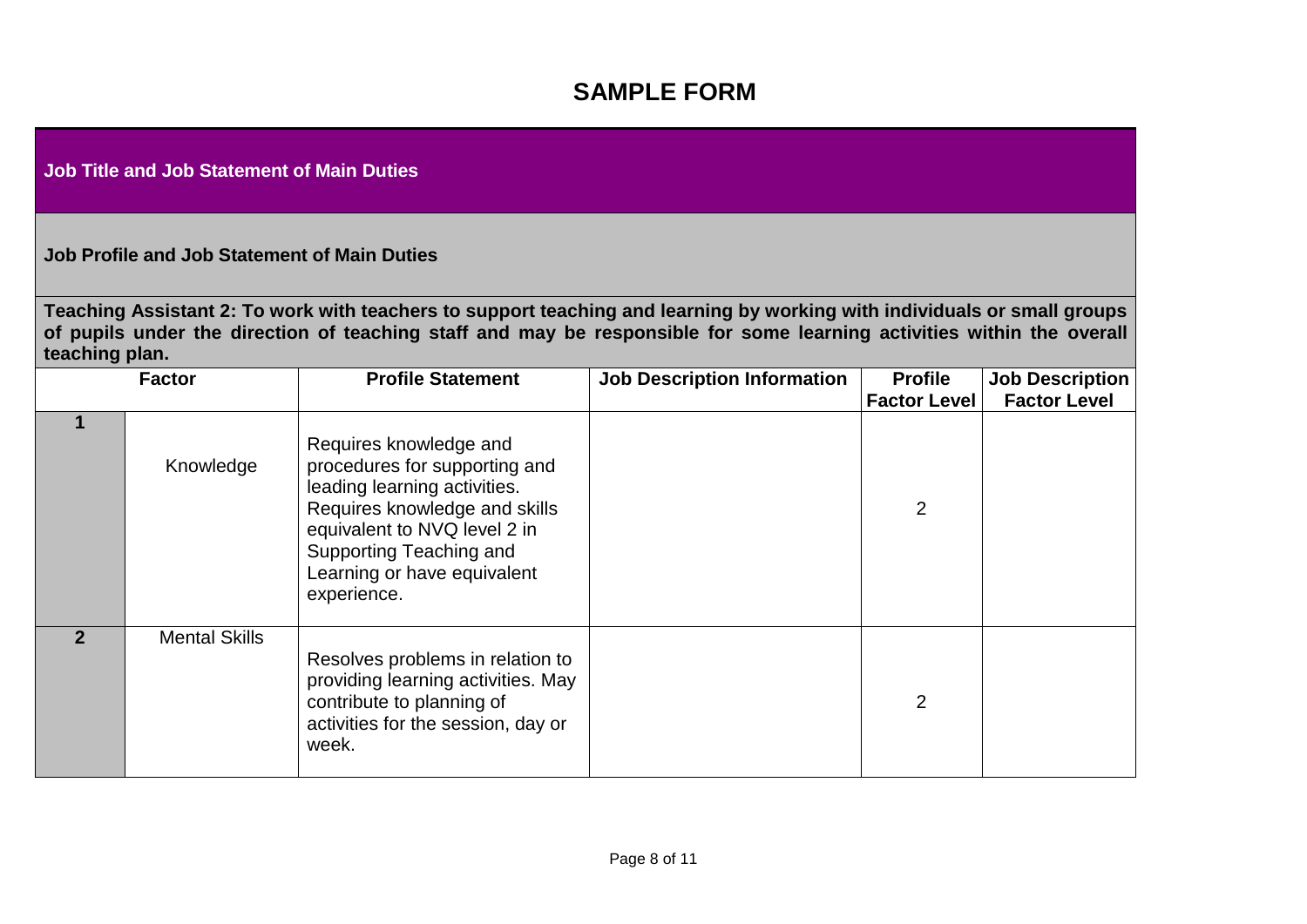| 3              | Interpersonal &<br>Communication<br><b>Skills</b> | Communicates with pupils to<br>promote learning, including<br>assessing the impact of the<br>communication on recipients and<br>adjusting approach as necessary.<br>Exchanges information with staff,<br>parents / carers. | $3(a)$ and $(d)$ |  |
|----------------|---------------------------------------------------|----------------------------------------------------------------------------------------------------------------------------------------------------------------------------------------------------------------------------|------------------|--|
| $\overline{4}$ | <b>Physical Skills</b>                            | Setting up and use of educational<br>equipment and / or keyboard<br>skills                                                                                                                                                 | 2                |  |
| 5              | Initiative &<br>Independence                      | Works under the direction of the<br>teacher.<br>Makes decisions about own work<br>supporting pupils; more complex<br>decisions referred to senior staff.                                                                   | 2                |  |
| 6              | <b>Physical Demands</b>                           | Combination of standing, sitting<br>or walking<br>Requirement for standing for long<br>periods and / or working in<br>awkward positions, e.g. sitting on<br>low chairs.                                                    | 1/2              |  |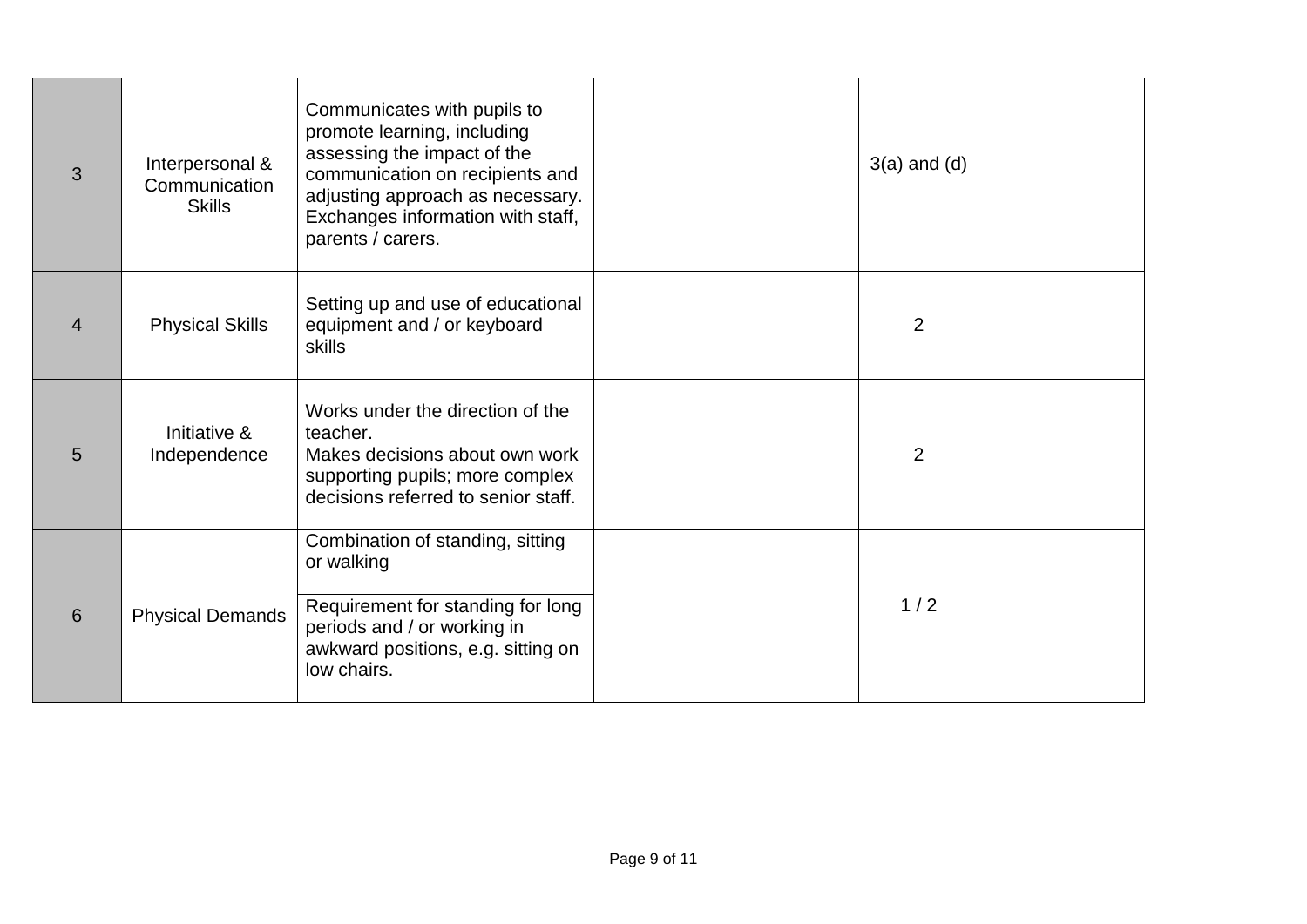| $\overline{7}$ | <b>Mental Demands</b>                  | Working with individuals or<br>groups of pupils requiring mental<br>and sensory concentration; work<br>is regularly interrupted as part of<br>the normal working pattern                                                      | 2(a) (c) (d)   |  |
|----------------|----------------------------------------|-------------------------------------------------------------------------------------------------------------------------------------------------------------------------------------------------------------------------------|----------------|--|
| 8              | Emotional<br>Demands                   | Occasionally exposed to<br>emotionally demanding<br>behaviours and situations as a<br>result of attending to pupils'<br>personal needs and assisting with<br>behaviour management                                             | $2/3$ (a)      |  |
|                |                                        | Demands arising from ongoing<br>involvement with pupils with<br>special educational needs                                                                                                                                     |                |  |
| 9              | Responsibility for<br>People Wellbeing | Implements planned learning<br>activities as agreed with the<br>teacher; works with individual or<br>small groups of pupils.<br>Under guidance from the teacher<br>provides feedback to pupils on<br>attainment and progress. | $\overline{2}$ |  |
| 10             | Responsibility for<br>Supervision      | May demonstrate own duties to<br>new or less experienced staff.                                                                                                                                                               | 1              |  |